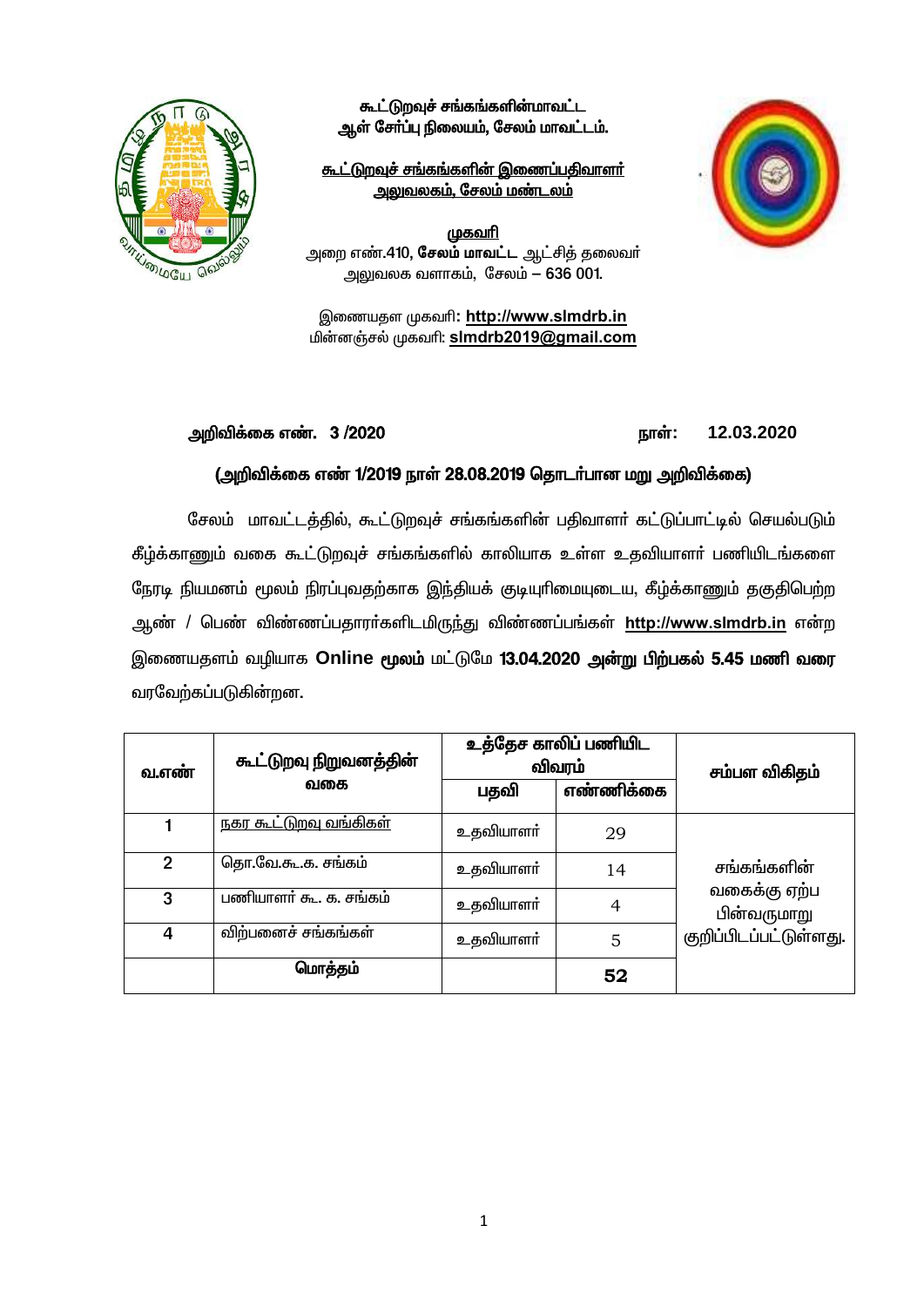| கூட்டுறவு நிறுவனங்கள் வாரியாக காலிப்பணியிடங்கள் பின்வருமாறு |  |  |  |
|-------------------------------------------------------------|--|--|--|
|                                                             |  |  |  |

|                |                                      | காலிப்பணியிடங்களின் |                 |                       |  |
|----------------|--------------------------------------|---------------------|-----------------|-----------------------|--|
| வ.             |                                      | விவரம்              |                 | பணியிடத்திற்கான       |  |
| எண்            | கூட்டுறவு நிறுவனத்தின் வகை           | பதவியின்            |                 | சம்பள விகிதம்         |  |
|                |                                      | பெயர்               | எண்ணிக்கை       |                       |  |
| $\mathbf{1}$   | <u>நகர கூட்டுறவு வங்கிகள்</u>        |                     |                 |                       |  |
|                | செவ்வாய்பேட்டை                       | உதவியாளர்           | $\overline{2}$  |                       |  |
|                | அம்மாபேட்டை                          | உதவியாளர்           | $\overline{13}$ | 11900-700-17500-      |  |
|                | சுப்ரமணிய நகர்                       | உதவியாளர்           | 6               | 850-20900-1050-       |  |
|                | சங்ககிரி                             | உதவியாளர்           | 3               | 32450 $(1+23)$ stages |  |
|                | ஆத்தூர்                              | உதவியாளா்           | $\overline{5}$  | 4300-13850            |  |
|                | மொத்தம்                              |                     | 29              |                       |  |
| $\overline{2}$ | தொடக்க வேளாண்மை கூட்டுறவு கடன்       |                     |                 |                       |  |
|                | சங்கங்கள்                            |                     |                 |                       |  |
|                | கெஜ்ஜல்நாயக்கன்பட்டி                 | உதவியாளர்           | $\overline{2}$  | 16000-54000           |  |
|                | கொண்டலாம்பட்டி                       | உதவியாளர்           | $\overline{2}$  | 16000-54000           |  |
|                | மல்லூர்                              | உதவியாளா்           | $\overline{2}$  | 12200-33580           |  |
|                | எஸ். ராஜாபாளையம்                     | உதவியாளர்           | $\mathbf{1}$    | 16000-54000           |  |
|                | தளவாய்ப்பட்டி                        | உதவியாளர்           | $\mathbf{1}$    | 16000-54000           |  |
|                | ஏத்தாப்பூர்                          | உதவியாளர்           | $\overline{1}$  | 16000-54000           |  |
|                | பவளத்தானூர் லட்சுமி                  | உதவியாளர்           | $\overline{1}$  | 4680-10410            |  |
|                | தோளூர்                               | உதவியாளர்           | $\overline{1}$  | 5200-12870            |  |
|                | பொட்டிபுரம்                          | உதவியாளர்           | $\mathbf{1}$    | 12200-33580           |  |
|                | கோணகாபாடி                            | உதவியாளர்           | $\overline{1}$  | 4680-10410            |  |
|                | <u>திருவாண்டிப்பட்டி</u>             | உதவியாளர்           | $\mathbf{1}$    | 12200-33580           |  |
|                | மொத்தம்                              |                     | 14              |                       |  |
| 3              | பணியாளர் கூட்டுறவு கடன் சங்கங்கள்    |                     |                 |                       |  |
|                | சேலம் மற்றும் நாமக்கல் மாவட்டங்களின் | உதவியாளா்           |                 | 15000 - 47600         |  |
|                | காவலா் பணியாளா்கள்                   |                     | $\overline{2}$  |                       |  |
|                | கூட்டுறவு சிக்கன நாணய சங்கம்         |                     |                 |                       |  |
|                | மேட்டூர் கெமிக்கல்ஸ் பணியாளர்கள்     | உதவியாளர்           | $\overline{2}$  | 15000 - 47600         |  |
|                | கூட்டுறவு சிக்கன மற்றும் நாணய சங்கம் |                     |                 |                       |  |
|                | மொத்தம்                              |                     | 4               |                       |  |
| 4              | விற்பனைச் சங்கங்கள்                  |                     |                 |                       |  |
|                | சேலம் வேளாண்மை உற்பத்தியாளர்கள்      | உதவியாளா்           | 5               | 4400-25100            |  |
|                | கூட்டுறவு விற்பனை சங்கம்             |                     |                 |                       |  |
|                | ஆக மொத்தம்                           |                     | 52              |                       |  |

# உத்தேசமான 52 காலிப் பணியிடங்களுக்கான வகுப்புவாரி ஒதுக்கீடு

| பொதுப் பிரிவு                             |   | 16 |
|-------------------------------------------|---|----|
| பிற்படுத்தப்பட்டோர்                       |   | 13 |
| மிகவும் பிற்படுத்தப்பட்டோர்/ சீர் மரபினர் | ٠ | 10 |
| பிற்படுத்தப்பட்டோர் (முஸ்லீம்)            |   | כי |
| <u>ஆதிதிராவிடர்</u>                       | ٠ | 8  |
| ஆதிதிராவிடா் (அருந்ததியா்)                |   | 2  |
| பழங்குடியினா்                             |   |    |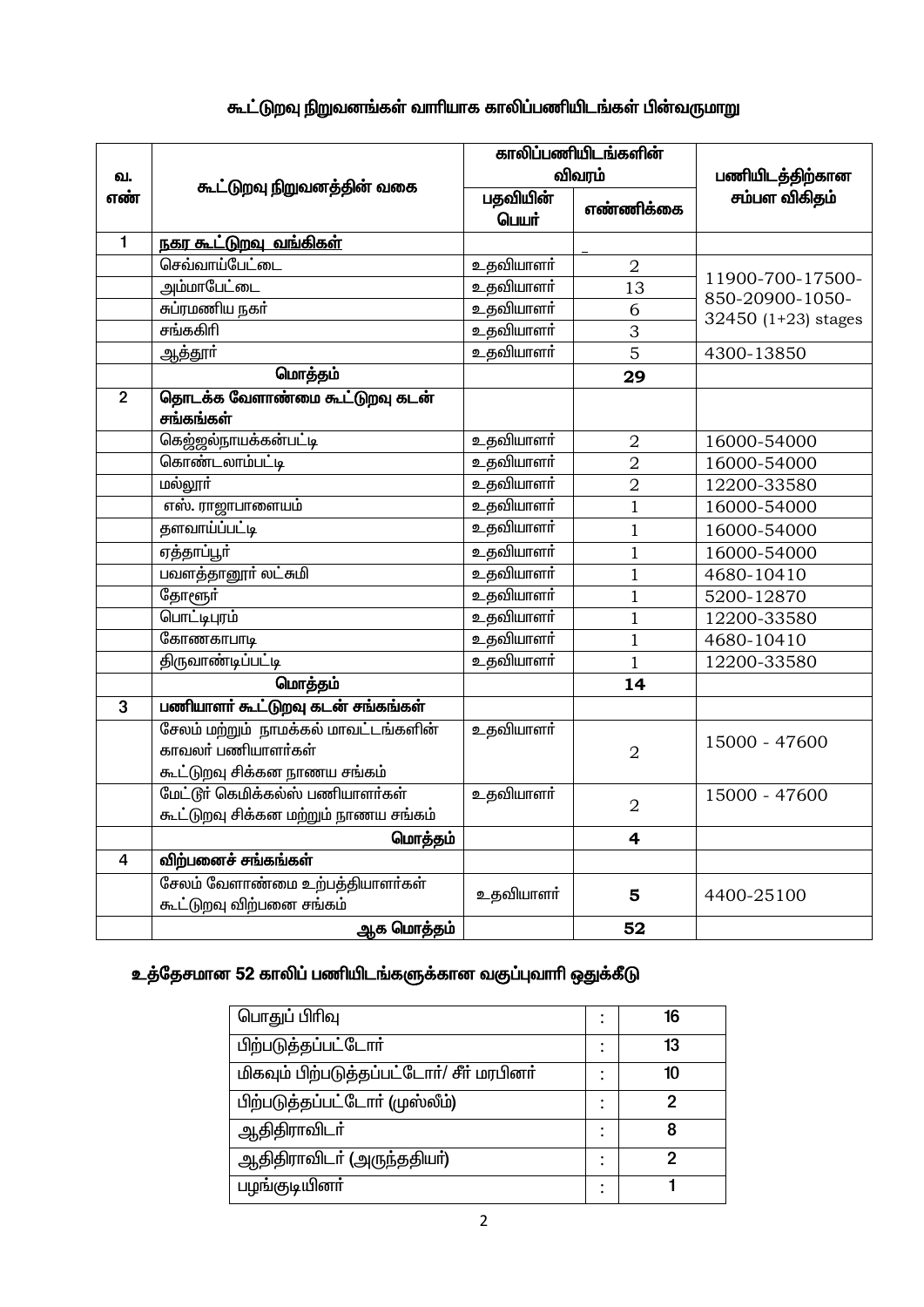- காலிப்பணியிடங்களின் எண்ணிக்கை மாறுதலுக்குட்பட்டது. அ.
- இத்தெரிவுக்கு நடைமுறையில் உள்ள தமிழ்நாடு அரசுப் பணியாளர் தேர்வுக்குப் ஆ. பின்பற்றப்படும் இட ஒதுக்கீடு மற்றும் இனச் சுழற்சி முறை ஒட்டு மொத்த நியமனத்திற்கும் பின்பற்றப்படும்.
- மேற்குறிப்பிட்ட காலிப்பணியிடங்களில் பெண்கள், ஆதரவற்ற விதவைகள், முன்னாள் இ. இராணுவத்தினா், தமிழ் வழியில் பயின்றோா், மாற்றுத் திறனாளிகள் ஆகியோருக்கான இடஒதுக்கீடு விதிகள் நடைமுறையில் உள்ள அரசு ஆணைகளின்படி பின்பற்றப்படும்.

மேற்படி சம்பள விகிதம் மற்றும் இதரப் படிகள் மேற்குறிப்பிட்ட கூட்டுறவுச் சங்கங்களின் பணியாளா் பணிநிலை குறித்த சிறப்புத் துணை விதிகளுக்குட்பட்டு அமையும். 匝.

- தேர்வு செய்யப்படும் விண்ணப்பதாரர்கள்அவர்களுக்கு ஒதுக்கப்படும் சம்பந்தப்பட்ட உ. கூட்டுறவுச் சங்கத்தின் துணைவிதிகளுக்குட்பட்டு பணியாற்ற வேண்டும்.
- ஊ. தேர்வில் கலந்துகொள்ளும்போது கடைப்பிடிக்கப்பட வேண்டிய விதிமுறைகள் குறித்த விவரங்கள் கேர்வு நுழைவுச் சீட்டில் தெரிவிக்கப்படும்.

## <u>1. முக்கிய நாட்களும் நேரமும் :</u>

| ь. | நிரப்பப்பட்ட விண்ணப்பங்கள் பதிவேற்றம் செய்யப்பட<br>வேண்டிய கடைசி நாள் | 13.04.2020<br>(பிற்பகல் 5.45 மணி வரை)                             |
|----|-----------------------------------------------------------------------|-------------------------------------------------------------------|
|    | எழுத்துத் தோ்வு நடைபெறும்  நாள்                                       | 28.06.2020<br>(முற்பகல் 10.00 மணி முதல்<br>பிற்பகல் 1.00 மணி வரை) |

## <u> 2. தகுதிகள் :</u>

## <u>அ. வயது</u>

- $\mathbf{i}$ . விண்ணப்பதாரா் 01.01.2019 அன்று 18 வயது பூா்த்தி அடைந்தவராக இருக்க வேண்டும் (அதாவது 01.01.2001 அன்றோ அதற்கு முன்னரோ பிறந்தவராக இருக்க வேண்டும்).
- $ii.$ விண்ணப்பதாரா்கள் 01.01.2019 அன்று கீழ்க்கண்ட வயதினைப் பூா்த்தி செய்தவராக இருக்கக் கூடாது.

| 1) ஆதிதிராவிடர், அருந்ததியர், பழங்குடியினர், மிகவும் பிற்படுத்தப்பட்ட |                   |
|-----------------------------------------------------------------------|-------------------|
| வகுப்பினா் / சீா்மரபினா், பிற்படுத்தப்பட்ட வகுப்பினா்,                | வயது வரம்பு இல்லை |
| பிற்படுத்தப்பட்ட வகுப்பினா் (முஸ்லிம்) மற்றும் இவ்வகுப்புகளைச்        |                   |
| சாா்ந்த முன்னாள் இராணுவத்தினா் மற்றும் மாற்றுத் திறனாளிகள்            |                   |
| 2) இதரவகுப்பினா் (OC)                                                 | <b>30 வயது</b>    |
| 3) அனைத்து இனத்தைச் சாா்ந்த ஆதரவற்ற விதவைகள்                          | வயது வரம்பு இல்லை |
| 4) இதர வகுப்பினைச் ( OC) சாா்ந்த முன்னாள் இராணுவத்தினா்               | 48 வயது           |
| 5) இதர வகுப்பினைச் ( $\rm OC$ ) சார்ந்த மாற்றுத் திறனாளிகள்           | 40 வயது           |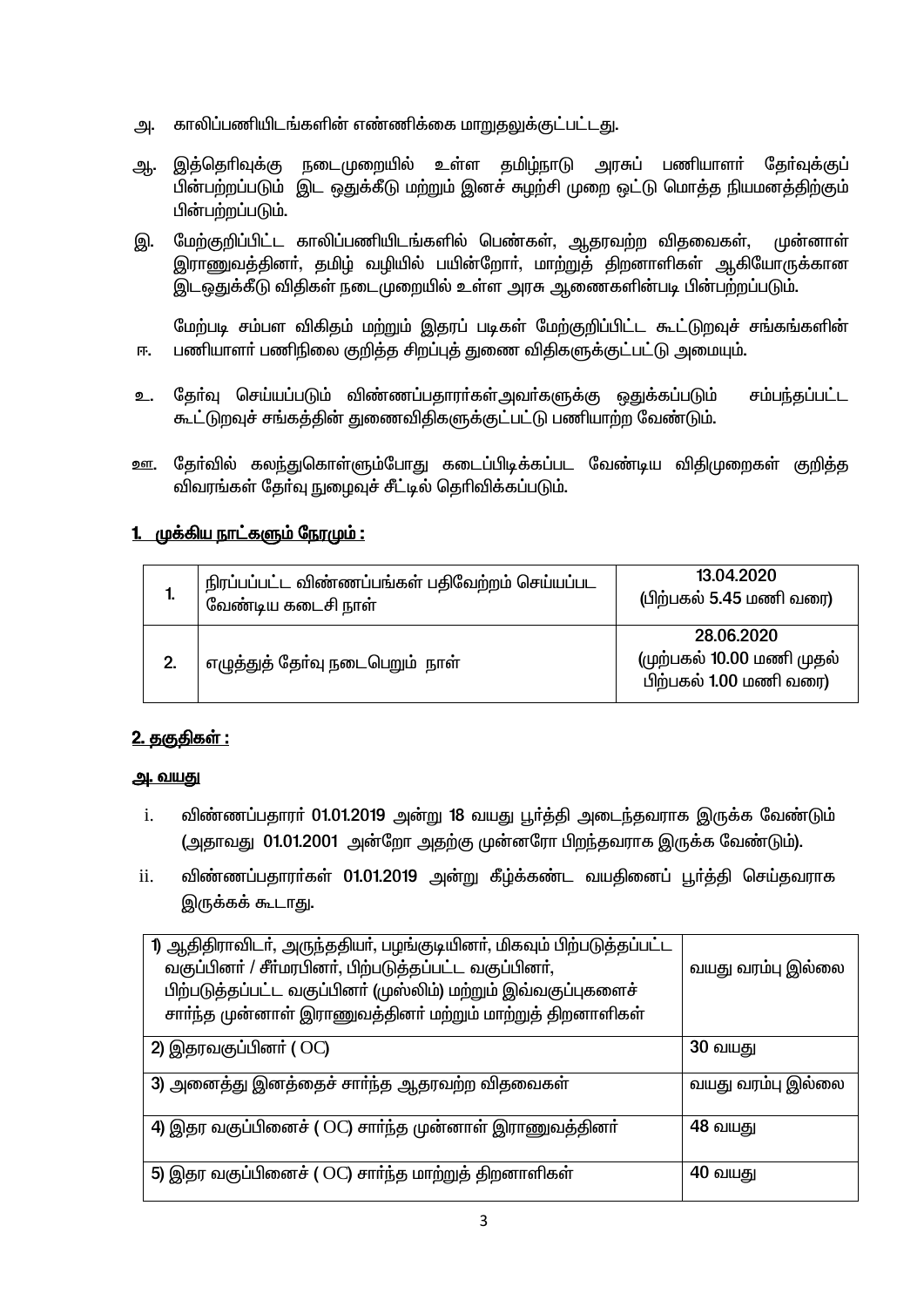## <u>ஆ) கல்விக் ககுகி :</u>

ஏதேனும் ஒருபட்டப் படிப்பு (Any Degree (10+2+3 முறையில்)

மற்றும்

கூட்டுறவுப் பயிற்சி

பல்கலைக் கழகங்களால் வழங்கப்படும் பட்டப் படிப்பிற்குப் பதிலாக, பதினைந்து ஆண்டுகள் இராணுவத்தில் பணிபுரிந்தவா்களுக்கு இராணுவத்தால் வழங்கப்படும் பட்டப் படிப்புச் சான்றிதழ் (Military Graduation) பெற்றுள்ள முன்னாள் இராணுவத்தினா்களும் விண்ணப்பிக்கலாம். அனால் அவர்கள் பள்ளி இறுதி கேர்வும் (SSLC) மேல் நிலைக் கல்வியும் (HSC) முறையாக பள்ளியில் பயின்று தேர்ச்சி பெற்றிருக்க வேண்டும்.

## கீழ்க்காண்பவை கூட்டுறவுப் பயிற்சியாகக் கருதப்படும்.

- 1. தமிழ்நாடு கூட்டுறவு ஒன்றியத்தால் நடத்தப்படும் கூட்டுறவு மேலாண்மை நிலையங்களில் வழங்கப்படும் கூட்டுறவுப் பயிற்சி (Diploma in Cooperative Management)
- 2. புதுடெல்லி, தேசிய கூட்டுறவுப் பயிற்சிக் குமுவின் கட்டுப்பாட்டில் உள்ள சென்னை நடேசன் கூட்டுறவு மேலாண்மை நிலையம் மற்றும் மதுரை கூட்டுறவு மேலாண்மை நிலையம் மூலம் நடத்தப்படும் உயர் கூட்டுறவுப் பயிற்சி (Higher Diploma in Cooperative Management)

#### பின்வரும் பட்டப்படிப்ப படித்தவர்கள் கூட்டுறவுப் பயிற்சி பெறுவதிலிருந்து <u>விலக்களிக்கப்படுகிறார்கள்.</u>

- வைகுந்த் மேத்தா தேசிய கூட்டுறவு நிறுவனம், புனே வழங்கும் முதுநிலை வாணிப  $\bullet$ மேலாண்மை (கூட்டுறவு) பட்டம்.
- பி.காம் ( ஆனர்ஸ்) கூட்டுறவு
- எம்.காம் ( கூட்டுறவு)  $\bullet$
- எம்.ஏ (கூட்டுறவு)  $\bullet$
- பல்கலைக்கமக மானியக் குமுவால் அங்கீகரிக்கப்பட்ட ஏதேனும் ஒருபல்கலைக் கமகத்தால் வழங்கப்படும், கூட்டுறவில் முதுநிலை பட்டப்படிப்பு.
- பி.ஏ (கூட்டுறவு)  $\bullet$
- பி.காம் (கூட்டுறவு)  $\bullet$

<u>பி.ஏ (கூட்டுறவு), பி.காம் (கூட்டுறவு) படித்து கூட்டுறவுப் பயிற்சியிலிருந்து</u> விலக்குக் கோருபவர்கள், கணக்கியல் (Book Keeping), வங்கியியல் (Banking), கூட்டுறவு (Cooperation), ஆகிய பாடங்களைப் படித்துத் தேர்ச்சி பெற்றிருக்க வேண்டும். கணிக்கை (Auditing) இல்லையெனில் இவர்கள் கூட்டுறவுப் பயிற்சியினை முடித்திருக்க வேண்டும்.

2019-20 ஆம் ஆண்டில் தமிழ்நாடு கூட்டுறவு ஒன்றியத்தால் நடத்தப்படும் கூட்டுறவு நிலையங்களில் கூட்டுவுப் பயிற்சி பயின்று வரும் மாணவர்களும் பேலாண்மை விண்ணப்பிக்கலாம். இத்தேர்வுக்கு விண்ணப்பிக்கும் இவர்கள் கூட்டுறவுப் பயிற்சியினைப் பெற்று வருவதற்கான சான்றிதழினை (Bonafide Certificate) சம்மந்தப்பட்ட கல்வி நிறுவனத்திடமிருந்து பெற்றுச் சமர்ப்பிக்க வேண்டும்.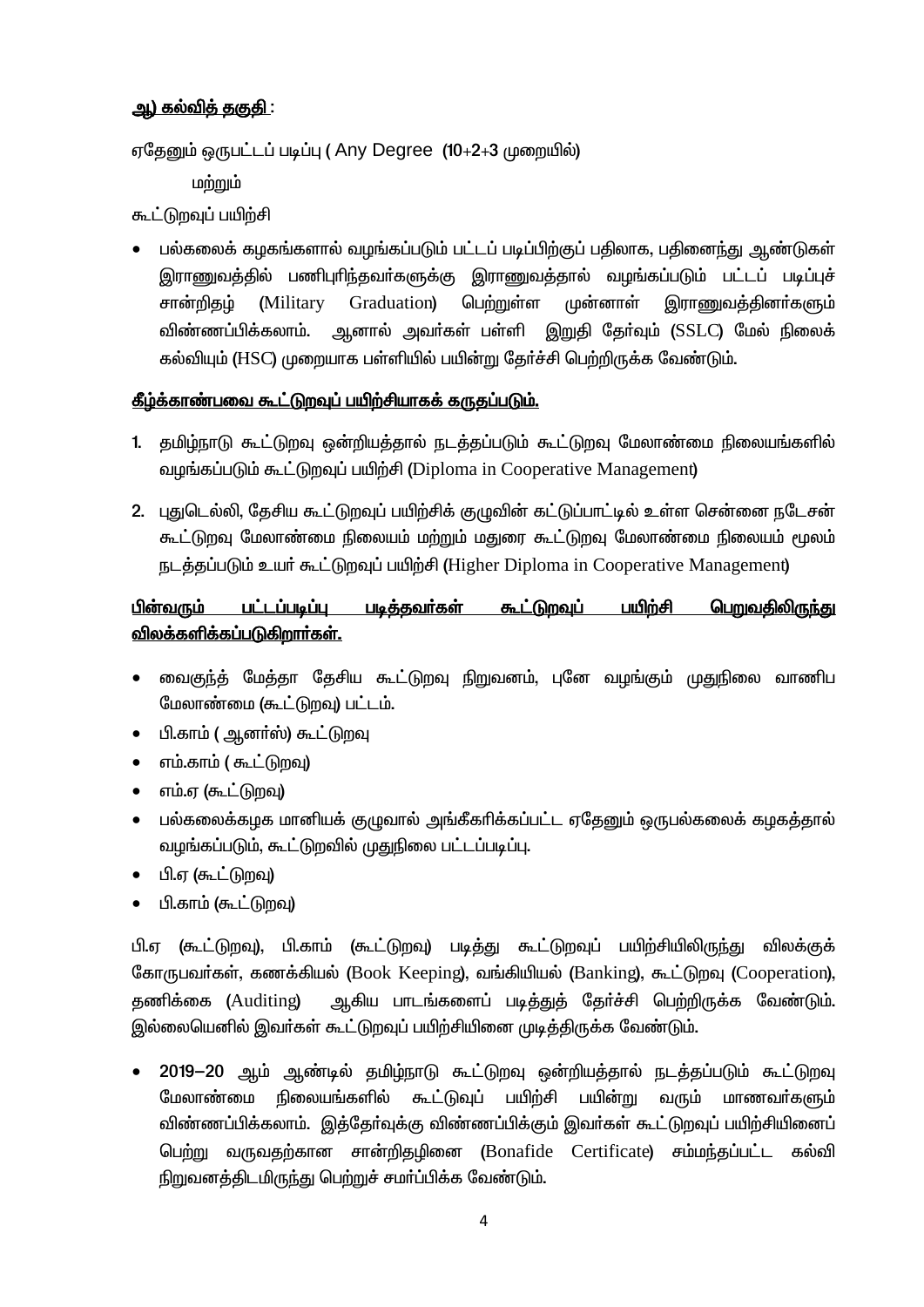கூட்டுறவுப் பயிற்சியினை வெற்றிகரமாகப் படித்து முடித்ததற்கான சான்றிதமைச் சமர்ப்பித்த பின்னரே இவர்களுக்குப் பணி நியமன ஆணை வழங்கப்படும்.

2019-20 ஆம் ஆண்டில், புது டெல்லி, தேசிய கூட்டுறவுப் பயிற்சிக் குழுவால் சென்னை நடேசன் கூட்டுறவு மேலாண்மை நிலையம் மற்றும் மதுரை கூட்டுறவு மேலாண்மை நிலையம், மூலம் நடத்தப்படும் கூட்டுறவுப் பயிற்சி பயின்று வரும் மாணவர்களும் விண்ணப்பிக்கலாம். இத்தேர்வுக்கு விண்ணப்பிக்கும் இவர்கள் கூட்டுறவுப் பயிற்சியினைப் பெற்று வருவதற்கான சான்றிதழினை (Bonafide Certificate) சம்மந்தப்பட்ட கல்வி நிறுவனத்திடமிருந்து பெற்றுச் சமாப்பிக்க வேண்டும்.

கூட்டுறவுப் பயிற்சியினை வெற்றிகரமாகப் படித்து முடித்ததற்கான சான்றிதழைச் சமா்ப்பித்த பின்னரே இவர்களுக்குப் பணி நியமன ஆணை வழங்கப்படும்.

- விண்ணப்பதாரா்கள் பள்ளி இறுதி வகுப்பு அல்லது மேல்நிலைப் படிப்பு அல்லது பட்டப்  $\bullet$ படிப்பின் போது தமிழ் மொழியை ஒரு பாடமாக படித்துத் தேர்ச்சி பெற்றிருக்க வேண்டும்.
- கணினி பயன்பாட்டில் அடிப்படை அறிவு பெற்றிருக்குல் வேண்டும் (Knowledge in Computer Application)

## இ) பொது

- விண்ணப்பதாரா்கள் பிற மாநிலத்தவா்களாக இருக்கும் பட்சத்தில் அவா்கள் எந்தப் பிரிவைச் சார்ந்தவர்களாக இருப்பினும் இதர வகுப்பினராகவே (OC) கருதப்படுவர்.
- "ஆதரவற்ற விதவை" என்பது அனைத்து வழியிலிருந்தும் பெறும் மொத்த மாத வருமானம் ரூ.4000/— த்திற்கும் (ரூபாய் நான்காயிரம்) குறைவாகப் பெறுகின்ற ஒரு விதவையைக் குறிப்பதாகும். இவ்வருமானம், குடும்ப ஒய்வூதியம் அல்லது தொழிற்கல்வி பெற்றவர்களின் சுயதொழில் மூலம் ஈட்டும் வருமானம் உள்ளிட்ட மற்ற வருமானங்கள் ஆகியவற்றையும் உள்ளடக்கியதாகும். இத்தகைய விண்ணப்பதாரா்கள் உரிய வருவாய் கோட்ட அலுவலா் அல்லது உதவி/ சார் ஆட்சியரிடமிருந்து நிர்ணயிக்கப்பட்ட படிவத்தில் சான்றிதழைப் பெற்று சமா்ப்பிக்க வேண்டும். விவாகரத்து பெற்றவா், கணவனால் கைவிடப்பட்டவா் ஆதரவற்ற விதவையாகக் கருதப்பட மாட்டாா். மறுமணம் புரிந்தவா் ஆதரவற்ற விதவையாகக் கருதப்பட மாட்டார்.

## 3. விண்ணப்பக் கட்டணம்

## அ) விண்ணப்பப் பதிவு மற்றும் எழுத்துத் தேர்வுக்கான கட்டணம் ரூ.250/— ஆகும்.

ஆதிதிராவிடர், பழங்குடியினர், அனைத்துப் பிரிவையும் சார்ந்த மாற்றுத் திறனாளிகள், அனைத்துப் பிரிவையும் சாா்்ந்த ஆதரவற்ற விதவைகள் ஆகியோருக்கு இக்கட்டணம் செலுத்துவதிலிருந்து விலக்களிக்கப்படுகிறது.

விண்ணப்பக் கட்டணம் செலுத்துவதிலிருந்து விலக்களிக்கப்பட்டுள்ள மாற்றுத் திறனாளிகள் சமூக நலத்துறை அலுவலாிடமிருந்து சான்றிதழும் மருத்துவச் சான்றிதழும் பெற்றிருக்க வேண்டும். ஆதரவற்ற விதவைகள், மேலே 'இ'—ல் தெரிவிக்கப்பட்டுள்ளவாறு உரிய அலுவலரிடமிருந்து சான்று பெற்றிருக்க வேண்டும்.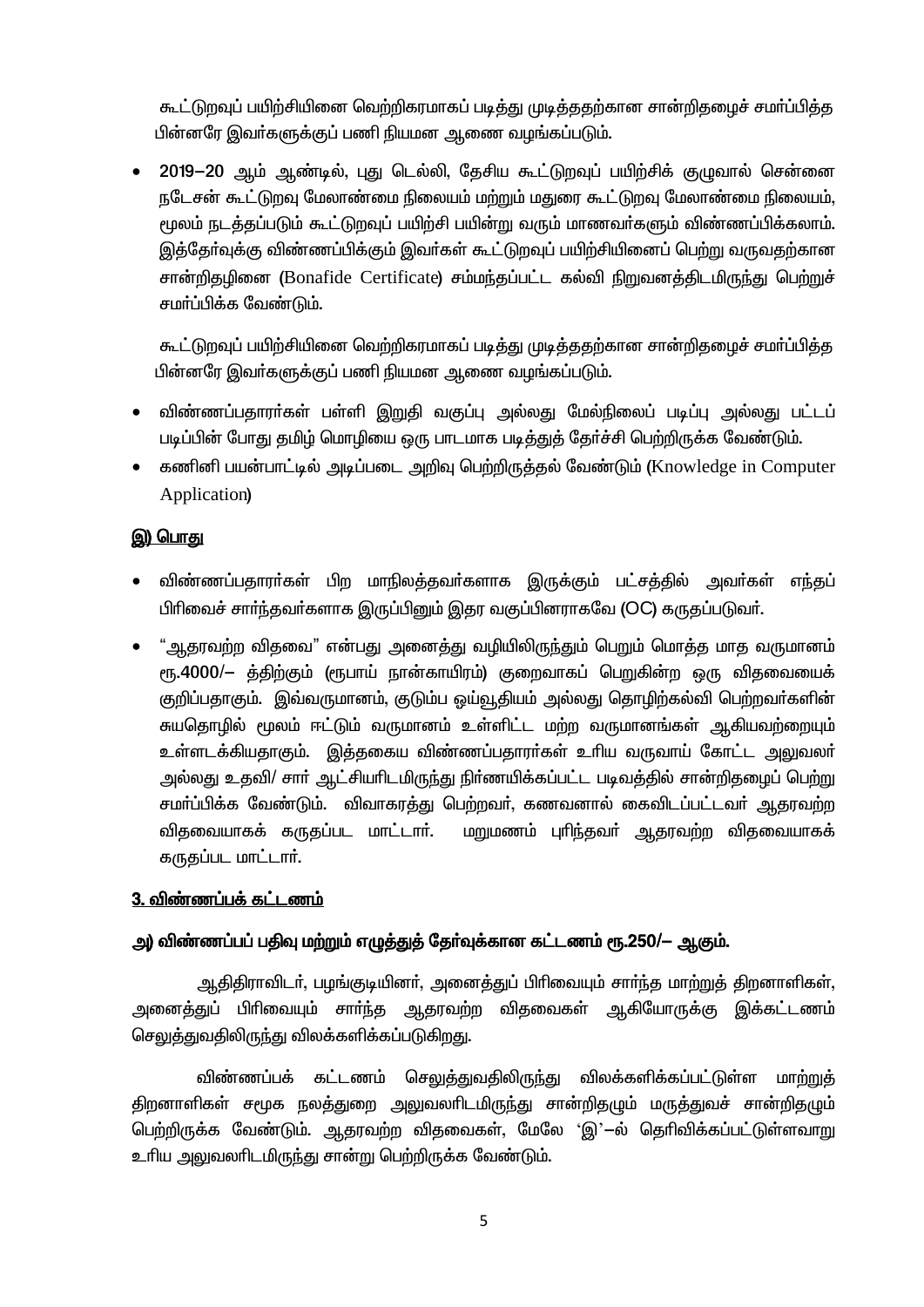#### மத்தியக் கூட்டுறவு வங்கி செலுத்துச் சீட்டு (pay-in-slip) முறை (Offline Method)

"மேற்படி விண்ணப்பக் கட்டணம், சேலம் மாவட்ட மத்தியக் கூட்டுறவு வங்கியின் தலைமையகம் அல்லது கிளைகளில் நேரடியாகச் செலுத்தப்பட்டு, அவ்வாறு செலுத்தப்பட்ட விண்ணப்பக் கட்டண இரசீதில் (Candidiate's copy of the challan) உள்ள Journal ID என்ற எண்ணை விண்ணப்பதாரா், தமது விண்ணப்பத்தில் அதற்கென்று ஒதுக்கப்பட்டுள்ள இடத்தில் குறிப்பிட்டு விண்ணப்பக் கட்டணம் செலுத்திய இரசீதை (Candidate's copy of the pay-inslip) scan செய்கு upload செய்ய வேண்டும்".

#### இணையவழி முறை (Online Method)

விண்ணப்பக் கட்டணத்தை Online மூலம் State Bank of India இணையதளத்தில் உள்ள 'SBI Collect' என்ற சேவையைப் பயன்படுத்தியும் செலுத்தலாம். 'SBI Collect' என்ற சேவையைப் பயன்படுத்தி விண்ணப்பக் கட்டணம் செலுத்துவதற்கான வசதி (Link to the 'SBI Collect' service in the State Bank of India online payment portal) சேலம் மாவட்ட ஆள்சோப்பு நிலைய இணையகளக்கில் கொடுக்கப்பட்டுள்ளது. Online மூலம் மேற்குறிப்பிட்டவாறு விண்ணப்பக் கட்டணக்கைச் செலுக்கி முடிக்க பின்னர் கிரையில் தோன்றும் இரசீதினை (pdf file) பதிவிறக்கம் செய்து வைத்துக் கொள்வதுடன் அங்கே திரையில் தோன்றும் DU . . . . . . . . என்று தொடங்கும் எண்ணை (SBI Collect Reference Number) குறித்து வைத்துக் கொண்டு அந்த எண்ணை விண்ணப்பத்தில் அதற்கென்று ஒதுக்கப்பட்டுள்ள இடத்தில் குறிப்பிட வேண்டும்.

ஏற்கனவே 28.08.2019 முதல் 30.09.2019 வரையிலான தேதிகளில் விண்ணப்பக் கட்டணம் செலுத்தி விண்ணப்பித்தவர்கள் மீண்டும் விண்ணப்பக் கட்டணம் செ<u>லு</u>த்த தேவையில்லை. அவர்கள் விண்ணப்பக் கட்டண இரசீது எண்ணை (SBI Collect DU ------Number or Jounal ID of Central Cooperative Bank) மீண்டும் ஒருமுறை பயன்படுத்தி விண்ணப்பிக்கலாம்.

28.08.2019 30.09.2019 வரையிலான தேதிகளில் எர்கனவே முதல் விண்ணப்பித்தவர்கள் தற்போது மீண்டும் விண்ணப்பித்தால் மட்டுமே அவர்களது விண்ணப்பம் பரிசீலனைக்கு எடுத்துக் கொள்ளப்படும். அவர்களது பழைய விண்ணப்பம் எக்காரணத்தைக் கொண்டும் பரிசீலனைக்கு எடுத்துக் கொள்ளப்படமாட்டாது. அவர்கள் மீண்டும் விண்ணப்பிக்காவிட்டால், ஏற்கனவே செலுத்திய பணம் திருப்பி அளிக்கப்படமாட்டாது.

இணைய வழிக் கட்டணம் ச<u>ெலுத்த</u>ும்போது ஏற்படும் இடா்ப்பாடுகளுக்கும் தோல்விகளுக்கும் மாவட்ட ஆள்சோ்ப்பு நிலையம் பொறுப்பாகாது.

Online மேற்கண்ட நடைமுறைகளைப் பின்பற்றி **பூலம்** பணம் செலுக்கும் அ.) விண்ணப்பதாரா்கள் DU . . . . . . . . எண்ணை பிறாிடம் பகிரக் கூடாது. அதேபோல் மத்தியக் கூட்டுறவு வங்கியின் Journal IDஐ பிறரிடம் பகிரக் கூடாது. ஒரே DU . . . . . . . . எண்/ Journal ID எண் ஒன்றுக்கு மேற்பட்ட விண்ணப்பங்களிலிருந்தால் அந்த விண்ணப்பங்கள் அனைத்தும் நிராகரிக்கப்படும். பூர்த்தி செய்யப்பட்ட விண்ணப்பங்களை http://www.slmdrb.in\_ என்ற இணையதளம் மூலம் 13.04.2020 அன்று மாலை 5.45 மணி வரை பதிவேற்றம் செய்யலாம்.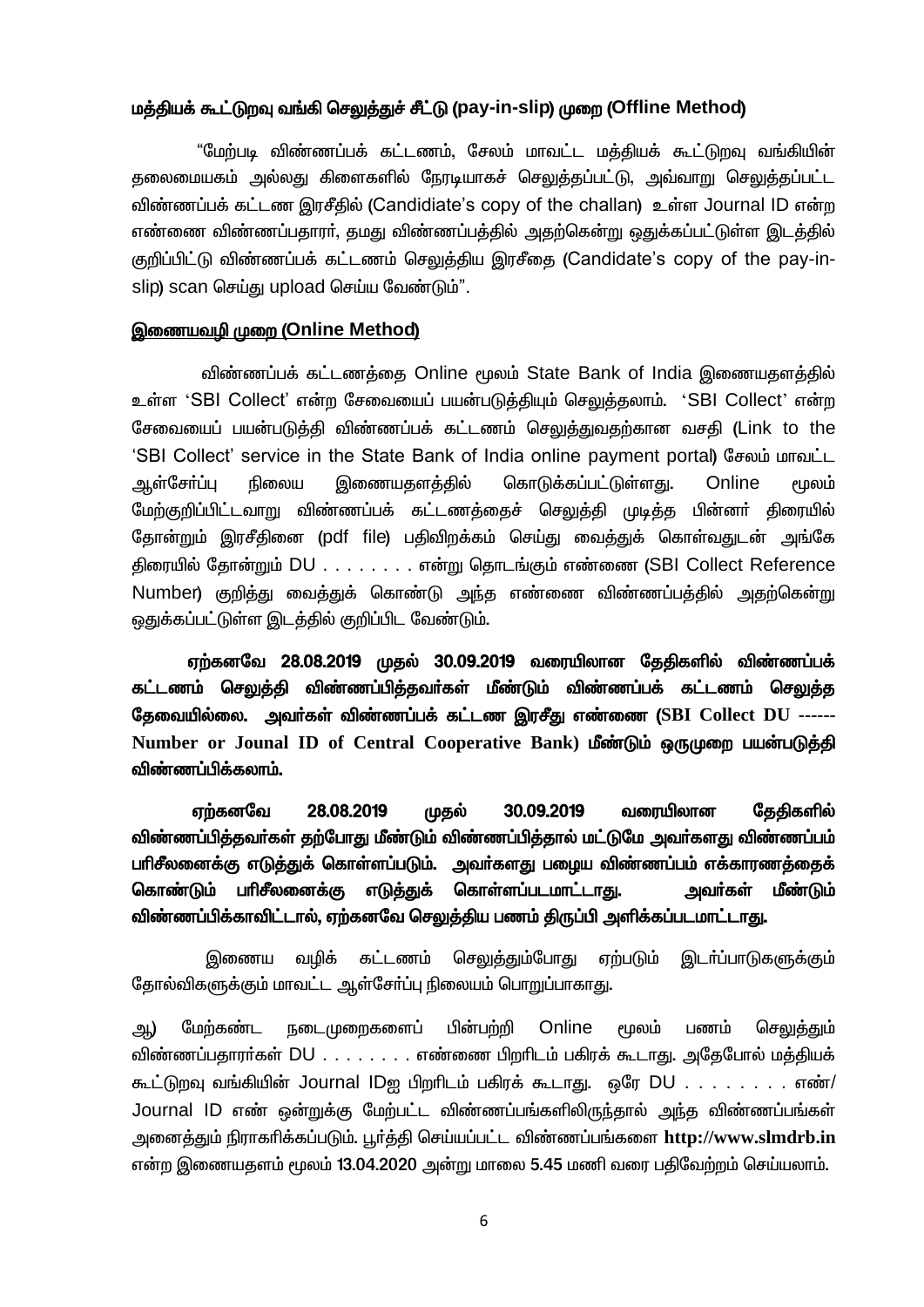இ) கட்டணம் செலுத்தும் முறையை எந்த நேரத்திலும் மாற்றியமைக்கும் உரிமை சேலம் மாவட்ட ஆள்சோ்ப்பு நிலையத்திற்கு உண்டு.

ஈ) ஒருமுறை செலுத்தப்பட்ட விண்ணப்பக் கட்டணம் எக்காரணத்தைக் கொண்டும் திருப்பித் தரப்பட மாட்டாது.

## <u>4. விண்ணப்பிக்கும் முறை</u>

அறிவிக்கப்பட்டுள்ள காலிப்பணியிடங்களுக்கான விண்ணப்பப் படிவம் http://www.slmdrb.in என்ற இணையதளம் மூலம் மட்டுமே பதிவேற்றம் செய்யப்பட வேண்டும்.

விண்ணப்பதாரா்கள் இணையதளம் மூலம் தங்கள் விண்ணப்பங்களைச் சமா்ப்பிக்கும் முன் கீழ்க்கண்டவற்றை உறுதி செய்து கொள்ள வேண்டும்.

விண்ணப்பப் படிவங்கள் இணையகளம் மூலம் முமுமையாகப் பூர்த்தி செய்யப்பட்டிருக்க அ) வேண்டும்.

படிவங்களுடன் கீழே குறிப்பிடப்பட்டுள்ளவைகளும் அவற்றிற்கென விண்ணப்பப் அட) கைக்கப்பட்ட இடங்களில் ஸ்கேன் செய்யப்பட்டு பகிவேற்றம் செய்யப்பட வேண்டும்.

- i) விண்ணப்பதாரரின் புகைப்படம் 50 kb அளவுக்கு மிகாமல் (ipeg or ipg format)
- ii) விண்ணப்பதாரரின் கையெழுத்து 50 kb அளவுக்கு மிகாமல் (jpeg or jpg format)
- iii) விண்ணப்பதாராின் சாதிச் சான்றிதழ் 200 kb அளவுக்கு மிகாமல் (pdf file)
- \* iv) கூட்டுறவு பட்டயப் பயிற்சி சான்றிதழ் 200 kb அளவுக்கு மிகாமல் (pdf file)

\* v) கூட்டுறவு பட்டயப் பயிற்சியினை தற்போது மேற்கொண்டு வருபவர்கள் தொடர்புடைய கூட்டுறவு மேலாண்மைப் பயிற்சி நிலையத்திடமிருந்து பெற்ற அதற்கான தகுதிச் சான்றிதழ் (Bonafide Certificate) – 200 kb அளவக்கு மிகாமல் (pdf file)

\* vi) பி.ஏ (கூட்டுறவு), பி.காம் (கூட்டுறவு) படித்து கூட்டுறவுப் பயிற்சியிலிருந்து விலக்குக் கோருபவர்கள் தங்களது ஒட்டு மொத்த மதிப்பெண் பட்டியலை பதிவேற்றம் செய்ய வேண்டும்— 400 kb அளவுக்கு மிகாமல் (pdf file).

\* vii) 'SBI Collect' என்ற சேவையைப் பயன்படுத்தி Online மூலம் செலுத்தப்பட்ட விண்ணப்பக் கட்டண இரசீது அல்லது சேலம் மாவட்ட மக்கிய கூட்டுறவு வங்கி மூலமாக செலுக்கப்பட்ட விண்ணப்பக் கட்டண இரசீது (Candidate's copy of the pay-in-slip) – 100 kb அளவுக்கு மிகாமல் (pdf file)

\*\* viii) மாற்றுத் திறனாளிச் சான்றிதம் 200 kb அளவுக்கு மிகாமல் (pdf file)

\*\* ix) ஆதரவற்ற விதவைச் சான்றிதழ் — 200 kb அளவுக்கு மிகாமல் (pdf file)

\*\* x) முன்னாள் இராணுவத்தினர் சான்றிதம் — 200 kb அளவுக்கு மிகாமல் (pdf file)

\*\* xi) பட்டப் படிப்பினை கமிம் வமியில் படிக்கதற்கான சான்றிகம் (PSTM Certificate) 200 kb அளவுக்கு மிகாமல் (pdf file)

\*\* xii) பட்டப்படிப்பு முடித்ததற்கான சான்றிதம் 200 kb அளவுக்கு மிகாமல் (pdf file)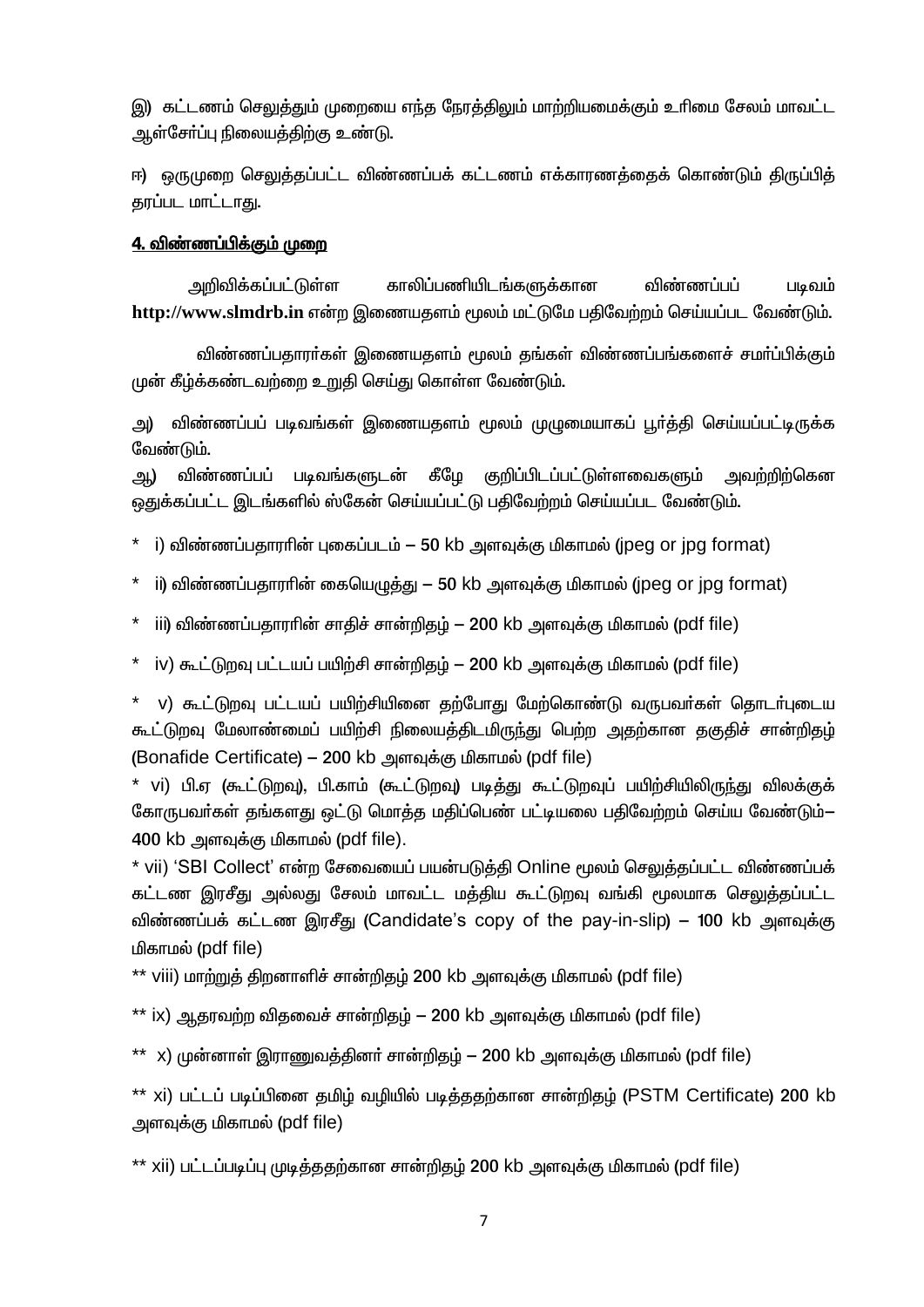மேற்குறிப்பிட்ட ஆவணங்களில் (\*) குறியீடு செய்யப்பட்டவை அனைத்தையும் (\*\*) குறியீடு செய்யப்பட்டவைகளில் தங்களுக்கு எது பொருந்துமோ அந்த ஆவணங்களை மட்டும் ஸ்கேன் செய்து பதிவேற்றம் செய்ய வேண்டும். அவ்வாறு ஸ்கேன் செய்யப்பட்ட ஆவணங்கள் பதிவேற்றம் செய்யப்படாமல் பெறப்படும் விண்ணப்பங்கள் நிராகரிக்கப்படும்.

விண்ணப்பத்தை பூர்த்தி செய்யும் போது, விண்ணப்பதாரர் தவறான தகவல்களை அளித்தால் அவ்விண்ணப்பம் நிராகரிக்கப்படும். மேலும், விண்ணப்பகாரா்கள் அளிக்க குகவல்கள் கவறானவை என்று பின்னர் கண்டு பிடிக்கப்பட்டால் அவ்விண்ணப்பகாரர் கேர்விலிரு<u>ந்</u>து நிராகரிக்கப்படுவதுடன், மாவட்ட ஆள்சோ்ப்பு நிலையக்கால் இனி வருங்காலங்களில் கோ்வகளுக்கு விண்ணப்பிக்கக் <u>குகுகியற்றவராக</u> <u>நடக்கப்படும்</u> அறிவிக்கப்படுவாா்.

ஏற்கனவே பணியில் உள்ள பணியாளர்கள் இத்தேர்வுக்கு விண்ணப்பிக்கும் போது அவா்கள் பணிபுாியும் நிறுவனத்தின் உாிய அலுவலருக்குக் கடிதம் மூலம் தொிவிக்க வேண்டும். மேலும், அவ்விண்ணப்பதாரா் வங்கி/ சங்கத்தின் உதவியாளா் பணியிடத்திற்குத் தோர்ந்தெடுக்கப்படும் பட்சத்தில், பணியில் சேருவதற்கு முன்னா் அவா்கள் பணிபுாியும் நிறுவனத்தின் உரிய அலுவலரிடமிருந்து தடையில்லாச் சான்று (NOC) பெற்று சமா்ப்பிக்க வேண்டும்.

#### <u>5. எழுத்துத் தேர்வு</u>

அ) மேற்கண்ட பகவிக்கு விண்ணப்பிக்கும் விண்ணப்பதாரா்களின் விண்ணப்பங்கள் சமா்ப்பித்தவா்கள் மட்டுமே எழுத்துத் பரிசீலிக்கப்பட்டு முறையாக விண்ணப்பங்களைச் அமைக்கப்படுவார்கள். எழுத்துத் கேர்வில் கொள்வகற்காக கேர்வுக்கு கலந்து அமைக்கப்படவுள்ள நபர்களின் பட்டியல் மாவட்ட ஆள்சோ்ப்பு நிலைய இணையகளக்கில் வெளியிடப்படும்.

எழுத்துத் தேர்வு மாவட்டத்தின் குறிப்பிட்ட இடங்களில் நடைபெறும். எழுத்துத் தேர்வு எந்த இடத்தில் நடைபெறும் என்பது எழுத்துத் தேர்வுக்கான நுழைவுச் சீட்டில் குறிப்பிடப்படும். எமுத்துத் தேர்வு நடைபெறுவது தொடர்பான விவரங்கள் மின்னஞ்சல் (e-mail) <u> சமலம்</u> விண்ணப்பதாரா்களுக்கு அனுப்பி வைக்கப்படும். எழுத்துத் தோ்வுக்கான நுழைவுச் சீட்டினை மாவட்ட ஆள்சோ்ப்பு நிலைய இணையதளத்திலிருந்து பதிவிறக்கம் செய்து கொள்ள வேண்டும். நுழைவுச் சீட்டுடன் வராத விண்ணப்பதாரர்கள் எழுத்துத் தேர்வில் கலந்து கொள்ள <u>அனுமதிக்கப்பட மாட்டார்கள். எழுத்துத்</u> தேர்வுக்கு தனது சொந்த செலவில் விண்ணப்பதாரர். கலந்து கொள்ள வேண்டும்.

அ) எழுத்துத் தேர்வு பட்டப்படிப்பு நிலையிலான தரத்துடனும், பொது அறிவு, அடிப்படைக் கணக்கியல், கூட்டுறவுச் சட்டம் மற்றும் வங்கியியல் போன்ற பாடங்களை உள்ளடக்கியதாகவும் இருக்கும். எழுத்துத் தேர்வு கொள்குறி வகையில் (Objective Type) 200 வினாக்களுடன், 170 மதிப்பெண்களுக்கானதாகவும் தோ்வுக்கான கால அளவு 180 நிமிடங்கள் கொண்டதாகவும் இருக்கும். வினாத்தாள் ஆங்கிலம் மற்றும் தமிழில் அச்சடிக்கப்பட்டிருக்கும்.

இ) மேற்கண்ட எழுத்துத் தேர்வுக்குரிய பாடத்திட்டங்கள் (Syllabus) மாவட்ட ஆள்சேர்ப்பு நிலைய இணைய தளத்தில் வெளியிடப்படும்.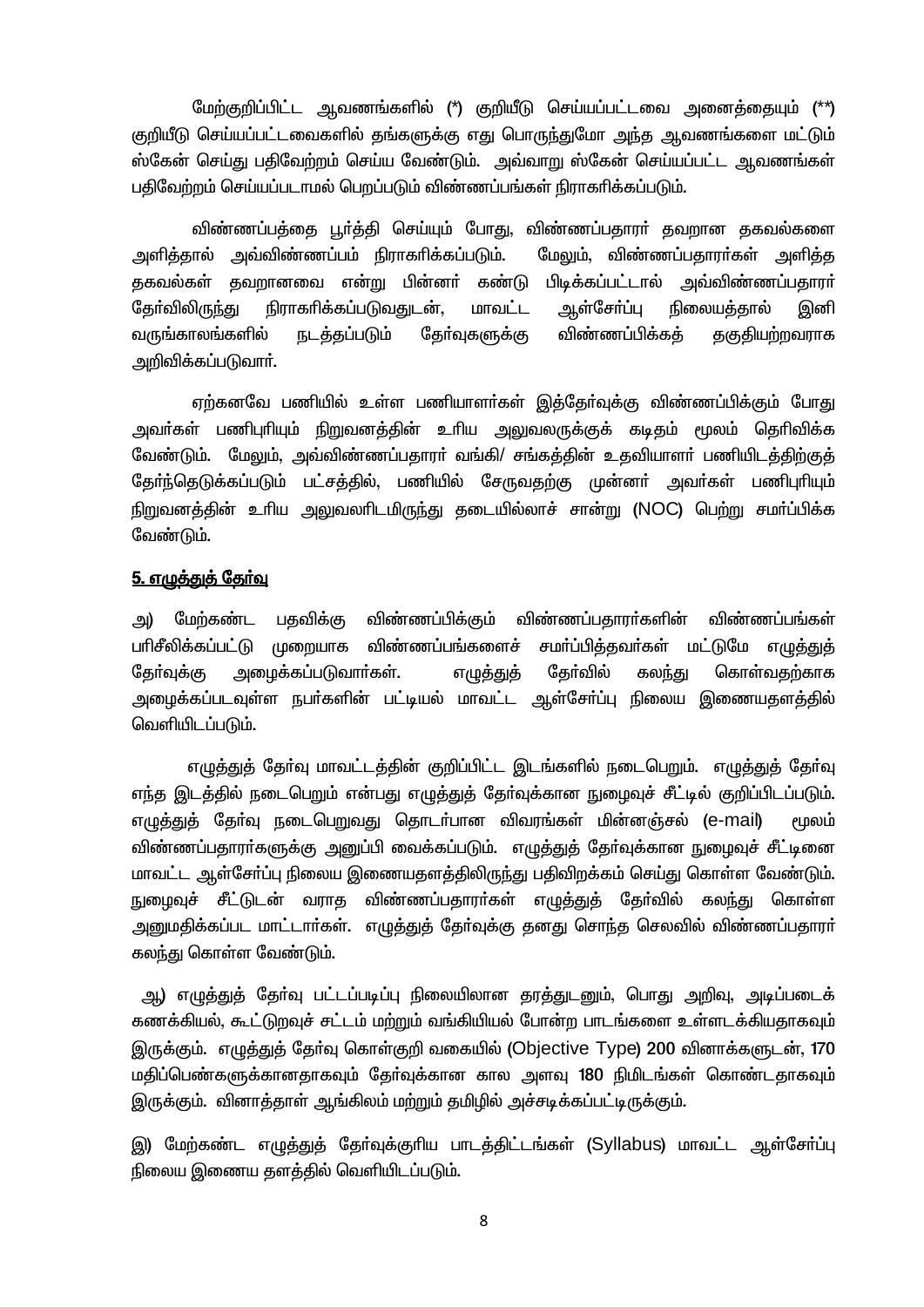ஈ) எழுத்துத் தேர்வு முடிவுகள் அறிவிக்கப்பட்ட பின் எழுத்துத் தேர்வுக்கான வினா விடைகள் ஆள்சோ்ப்பு நிலைய (Key answers) மாவட்ட இணையதளத்தில் வெளியிடப்படும். வெளியிடப்பட்ட வினா விடைகள் (Key answers) தொடர்பாக ஏதேனும் ஆட்சேபனை இருந்தால் வெளியிடப்பட்ட தேதியிலிருந்து மூன்று தினங்களுக்குள் மாவட்ட ஆள்சோ்ப்பு நிலையத்திற்கு எழுத்துப் பூர்வமாக அல்லது இ—மெயில் மூலமாகத் தெரிவிக்க வேண்டும். மாவட்ட ஆள்சோ்ப்பு நிலையக் கூட்டக்கில் அது பாிசீலிக்கப்பட்டு உரிய முடிவுகள் எடுக்கப்படும்.

## <u>6. நேர்முகத் தேர்வு</u>

i) அறிவிக்கப்பட்டுள்ள காலிப்பணியிடங்களின் எண்ணிக்கையைப் போல இரண்டு மடங்கு விண்ணப்பதாரா்கள் நோ்முகத் தோ்வுக்கு அழைக்கப்படுவாா்கள். எழுத்துத் தோ்வில் வெற்றி பெற்ற விண்ணப்பதாரர்கள் மாவட்ட ஆள்சேர்ப்பு நிலையத்தால் நடத்தப்படும் நேர்முகத் தேர்வில் தங்கள் சொந்த செலவில் கட்டாயம் கலந்து கொள்ள வேண்டும். விண்ணப்பதாரா்கள் எழுத்துத் தேர்வில் பெற்ற மதிப்பெண்கள் அடிப்படையிலும், நடைமுறையிலுள்ள அரசாணைகளின்படி இட ஒதுக்கீடு மற்றும் இனச்சுழற்சி அடிப்படையிலும் நேர்முகத் தேர்விற்கு அழைக்கப்படுவார்கள்.

ii) நேர்முகத் தேர்வில் கலந்து கொள்வதற்காக அழைக்கப்படவுள்ள நபர்களின் பெயர்ப் பட்டியல் மாவட்ட ஆள்சோ்ப்பு நிலையத்தின் இணையதளம் வழியாக வெளியிடப்படும்.

iii) நேர்முகத் தேர்வு நடைபெறுவது தொடர்பான விவரங்கள் மின்னஞ்சல் (e-mail) மூலம் விண்ணப்பதாரா்களுக்கு அனுப்பி வைக்கப்படும். நோ்முகத் தோ்வு நடைபெறும் இடம், நாள், நேரம் ஆகிய விவரங்கள் அடங்கிய நோ்முகத் தோ்விற்கான அழைப்புக் கடிதங்களை, விண்ணப்பதாரா்கள் இணையதளம் மூலம் பதிவிறக்கம் செய்து கொள்ள வேண்டும். அமைப்புக் கடிகத்துடன் விண்ணப்பதாரா்கள் ரேர்முக**க்** கேர்வில் கொள்ள வராகு கலந்து அனுமதிக்கப்படமாட்டார்கள்.

iv) நோ்முகத் தோ்வில் கலந்து கொள்ள வரும் விண்ணப்பதாரா்களிடம், அவா்கள் எந்த வகைச் சங்கத்திற்கு எந்த வரிசையில் ஒதுக்கீடு செய்யப்பட விரும்புகிறார்கள் என்ற முன்னுரிமை விருப்பம் (option) பெறப்படும். நேர்முகத் தேர்வு முடிவடைந்த பின்னர், தகுதி பெற்ற விண்ணப்பதாரா்களை ௬ட்டுறவுச் சங்கங்களுக்கு ஒதுக்கீடு செய்யும் போது விண்ணப்பதாரா்கள் தெரிவித்த முன்னுரிமை, பெற்ற மொத்த மதிப்பெண் மற்றும் வகுப்புவாரி இனச் சுமற்சி கவனக்கில் கொள்ளப்படும்.

ν) எழுத்துத் தோ்வுக்கான மதிப்பெண் மற்றும் நோ்முக தோ்வுக்கான மதிப்பெண் முறையே 85:15 என்ற விகிதத்தில் இருக்கும்.

## <u> 7. தெரிவு செய்யப்படும் முறை</u>

அ) விண்ணப்பதாரா்கள் எழுத்துத் தோ்விலும் நோ்முகத் தோ்விலும் பெற்ற ஒட்டுமொத்த மதிப்பெண்கள் அடிப்படையில் தரவரிசைப் பட்டியல் தயாரிக்கப்பட்டு அரசாணைப்படியான இட ஒதுக்கீடு, இனச் சுழற்சி முறை, அவர்கள் தெரிவித்த முன்னுரிமை விருப்பச் சங்க வகை ஆகியவற்றின் அடிப்படையில் கணினி மூலம் சங்கக்கிற்கு தைக்கீடு செய்யப்படுவார்கள்.

மேற்குறிப்பிட்ட முறைப்படி விண்ணப்பதாரா்களை சங்கங்களுக்கு ஒதுக்கீடு செய்யும் போது அதிக மொத்த மதிப்பெண் பெற்றவர்கள் இனச்சுழற்சியைப் பின்பற்றி அவர்கள் விருப்பம் தெரிவி**க்**கிருந்த சங்கக்கிற்கு <u>ஒது</u>க்கீடு செய்யப்படுவா். குறைவான மகிப்பெண் பெற்றவர்களுக்கு இனச்சுமற்சி அடிப்படையில் அவர்கள் விரும்பிய சங்கக்கிற்கு ஒதுக்கீடு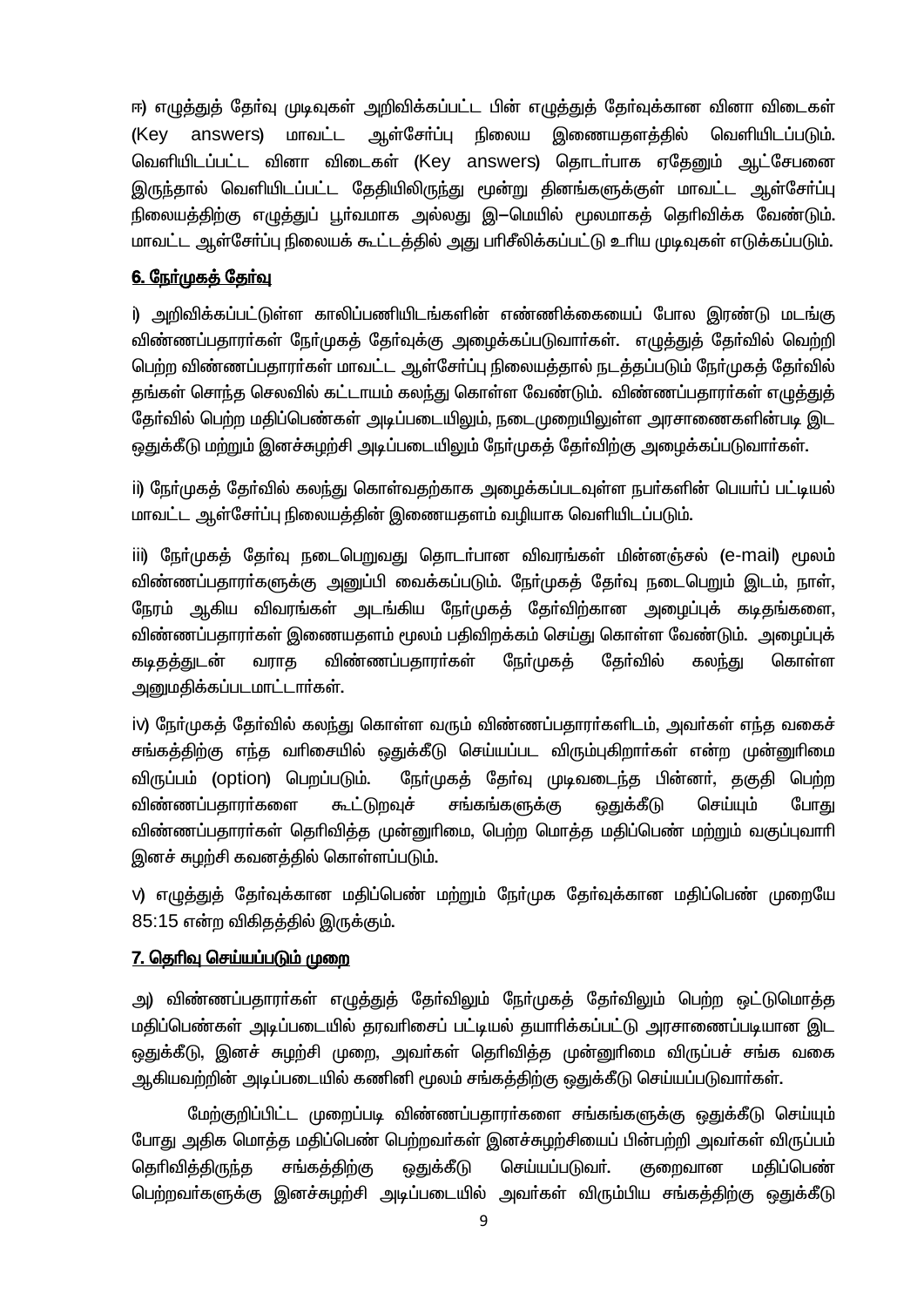கிடைக்காமல் போகலாம். அத்தகைய நேர்வில் அந்தச் சமயத்தில் அவர்களது இனச்சுழற்சிக்கு எந்தச் சங்கத்தில் காலிப் பணியிடம் இருக்கிறதோ அந்தச் சங்கத்திற்கு அவா் ஒதுக்கீடு செய்யப்படுவார்.

ஆ) விண்ணப்பதாரா்களின் தகுதி குறித்த அனைத்துச் சான்றிதழ்களையும், <u>ஆ</u>திதிராவிடா், அருந்ததியா், பழங்குடியினா், மிகவும் பிற்படுத்தப்பட்ட வகுப்பினா்/ சீா்மரபினா், பிற்படுத்தப்பட்ட வகுப்பினா். பிற்படுத்தப்பட்ட வகுப்பினா் (முஸ்லிம்) ஆதரவற்ற விகவைகள். மாற்றுக் திறனாளிகள் மற்றும் முன்னாள் இராணுவத்தினா் ஆகிய பிாிவுகளில் விண்ணப்பித்த விண்ணப்பதாரா்களின் அனைத்துச் சான்றிதம்களையும் சாிபாா்த்த பின்னரே தகுதி உடைய விண்ணப்பதாரா்களுக்கு பணி ஒதுக்கீடு ஆணை வழங்கப்படும்.

இ) மாவட்ட ஆள்சோ்ப்பு நிலையத்தால் தோ்வு செய்யப்படும் நபா்களுக்குத் தொிவு மற்றும் சங்கத்திற்கு ஒதுக்கீடு ஆணை (selection and allotment order) மாவட்ட ஆள்சோ்ப்பு நிலையத்தால் வழங்கப்படும். அவர்கள் ஒதுக்கீடு செய்யப்பட்ட சங்கத்தின் தகைமை வாய்ந்த அலுவலரால் பணியமா்வு ஆணை (appointment order) வழங்கப்படும்.

ஈ) முன்னாள் இராணுவத்தினாின் வாாிசுதாரா்களுக்கு முன்னாள் இராணுவத்தினருக்கான இட ஒதுக்கீடு முறை பொருந்தாது.

உ) தெரிவு செய்யப்படும் மாற்றுத் திறனாளிகள், தங்களது குறைபாடு, தாங்கள் தெரிவு பதவிகளுக்குரிய பொறுப்புகளை செய்யப்படும் முழுத்திறனுடன் ரிறைவேற்றுவகற்கு<del>க்</del> தடையாக இருக்காது என்பதற்கான சான்றிதழை மருத்துவக் குழுவிடம் பெற்றுச் சமா்ப்பிக்க வேண்டும்.

## 8. இதர நிபந்தனைகள்

i) நோ்முகத் தோ்வில் கலந்து கொண்டு நிா்ணயிக்கப்பட்ட அனைத்து தகுதிகளையும் பூா்த்தி ஆள்சோ்ப்பு செய்துள்ளாா் என மாவட்ட நிலையத்தால் தெரிவு செய்யப்பட்ட ஒரு விண்ணப்பதாரா் அப்பணிக்கென நிா்ணயிக்கப்பட்ட தகுதிகள் அனைத்தையும் முழுமையாகப் பெற்றிருக்கவில்லையென பின்னா் கண்டுபிடிக்கப்பட்டால் அவரது தோ்வு மாவட்ட ஆள்சோ்ப்பு நிலையத்தால் இரத்து செய்யப்படும்.

ii) நோ்முகத் தோ்வில் கலந்து கொள்ளும் விண்ணப்பதாரா்களுக்கு அவ்வாறு நோ்முகத் தேர்வில் கலந்து கொள்ள அழைப்புக் கடிதம் அனுப்பப்பட்டதை மட்டுமே காரணமாக வைத்து பணி நியமனம் கோர உரிமை கிடையாது.

iii) மேற்படி பணியிடங்களுக்கான தேர்வு குறித்து ஏதேனும் முறையீடு செய்வதாயின் இறுதித் தேர்வு முடிவு வெளியிடப்பட்ட 90 நாட்களுக்குள் மாவட்ட ஆள்சேர்ப்பு நிலையத் தலைவரிடம் உரிய காரணங்களுடன் மேல் முறையீடு செய்ய வேண்டும். அதற்குப் பின் பெறப்படும் முறையீடுகள் ஏற்கப்படமாட்டாது.

iv) காரணம் எதுவும் தெரிவிக்காமல் இந்த அறிவிக்கையை இரத்து செய்வதற்கு/ திரும்பப் பெறுவதற்கு/ திருத்துவதற்கு/ கெடு தேதியை நீட்டிப்பதற்கு சேலம் மாவட்ட ஆள்சோ்ப்பு நிலையத்திற்கு உரிமையுண்டு.

v) விண்ணப்பதாரா்கள் அவா்களது சொந்த நலன் கருதி அவா்களது விண்ணப்பத்தைச் சமா்ப்பிப்பதற்கு முன்பாக 'விண்ணப்பதாரா்களுக்கான அறிவுரைகளை' கவனமாகப் படித்து தேர்வு செய்யப்படுவதற்குரிய நிபந்தனைகளைப் புரிந்து கொள்ள வேண்டும்.